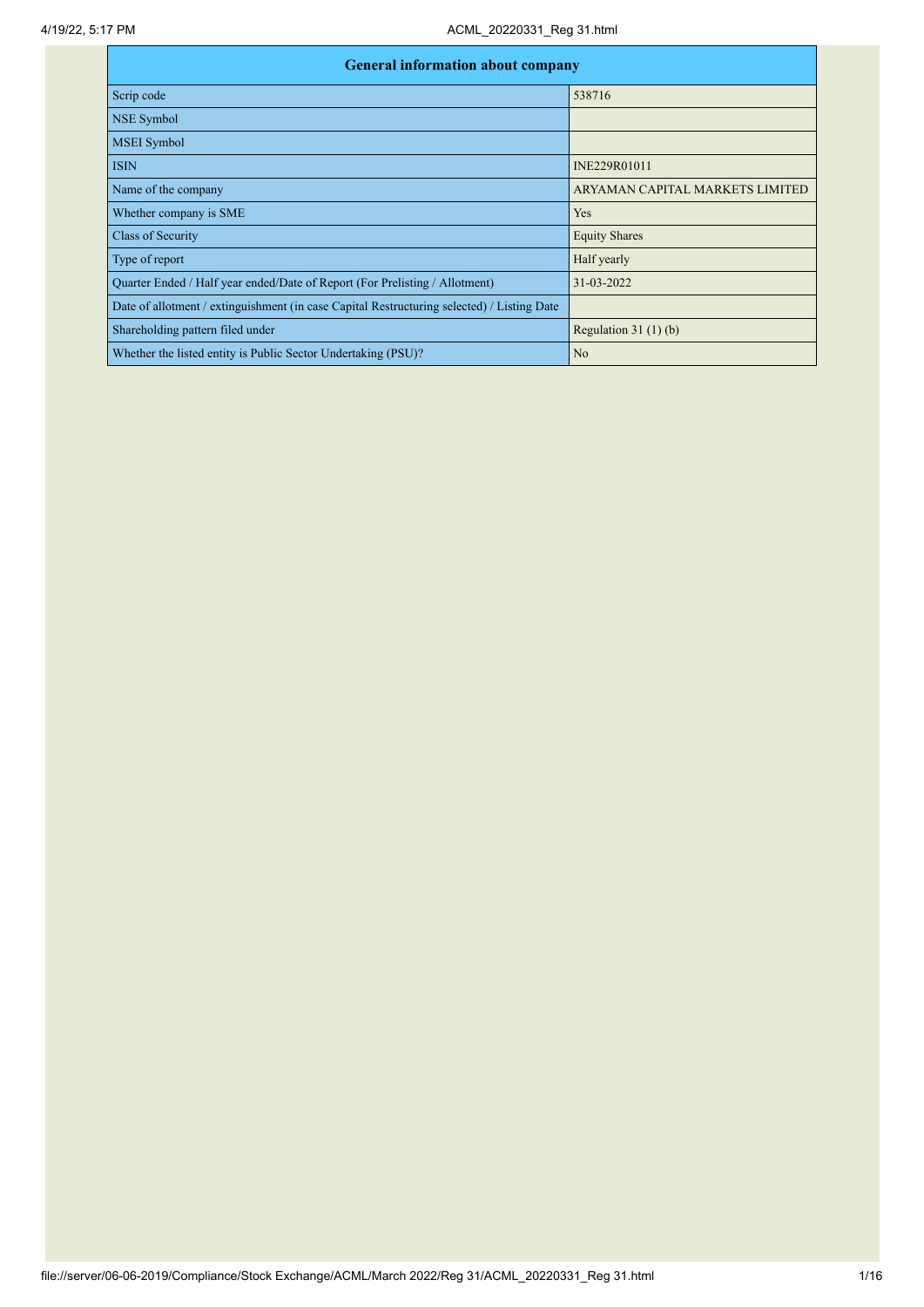|                | <b>Declaration</b>                                                                        |                |                                |                       |                             |  |  |  |  |  |
|----------------|-------------------------------------------------------------------------------------------|----------------|--------------------------------|-----------------------|-----------------------------|--|--|--|--|--|
| Sr.<br>No.     | Particular                                                                                | Yes/No         | Promoter and<br>Promoter Group | Public<br>shareholder | Non Promoter-<br>Non Public |  |  |  |  |  |
| $\mathbf{1}$   | Whether the Listed Entity has issued any partly paid up shares?                           | N <sub>o</sub> | No                             | No                    | No                          |  |  |  |  |  |
| $\overline{2}$ | Whether the Listed Entity has issued any Convertible Securities                           | N <sub>o</sub> | N <sub>0</sub>                 | N <sub>o</sub>        | No                          |  |  |  |  |  |
| $\overline{3}$ | Whether the Listed Entity has issued any Warrants?                                        | N <sub>o</sub> | No                             | No                    | No                          |  |  |  |  |  |
| $\overline{4}$ | Whether the Listed Entity has any shares against which<br>depository receipts are issued? | N <sub>0</sub> | N <sub>0</sub>                 | N <sub>o</sub>        | N <sub>o</sub>              |  |  |  |  |  |
| $\overline{5}$ | Whether the Listed Entity has any shares in locked-in?                                    | N <sub>o</sub> | No                             | No                    | No                          |  |  |  |  |  |
| 6              | Whether any shares held by promoters are pledge or otherwise<br>encumbered?               | No             | N <sub>0</sub>                 |                       |                             |  |  |  |  |  |
| $\overline{7}$ | Whether company has equity shares with differential voting<br>rights?                     | N <sub>0</sub> | N <sub>0</sub>                 | N <sub>o</sub>        | No                          |  |  |  |  |  |
| 8              | Whether the listed entity has any significant beneficial owner?                           | No             |                                |                       |                             |  |  |  |  |  |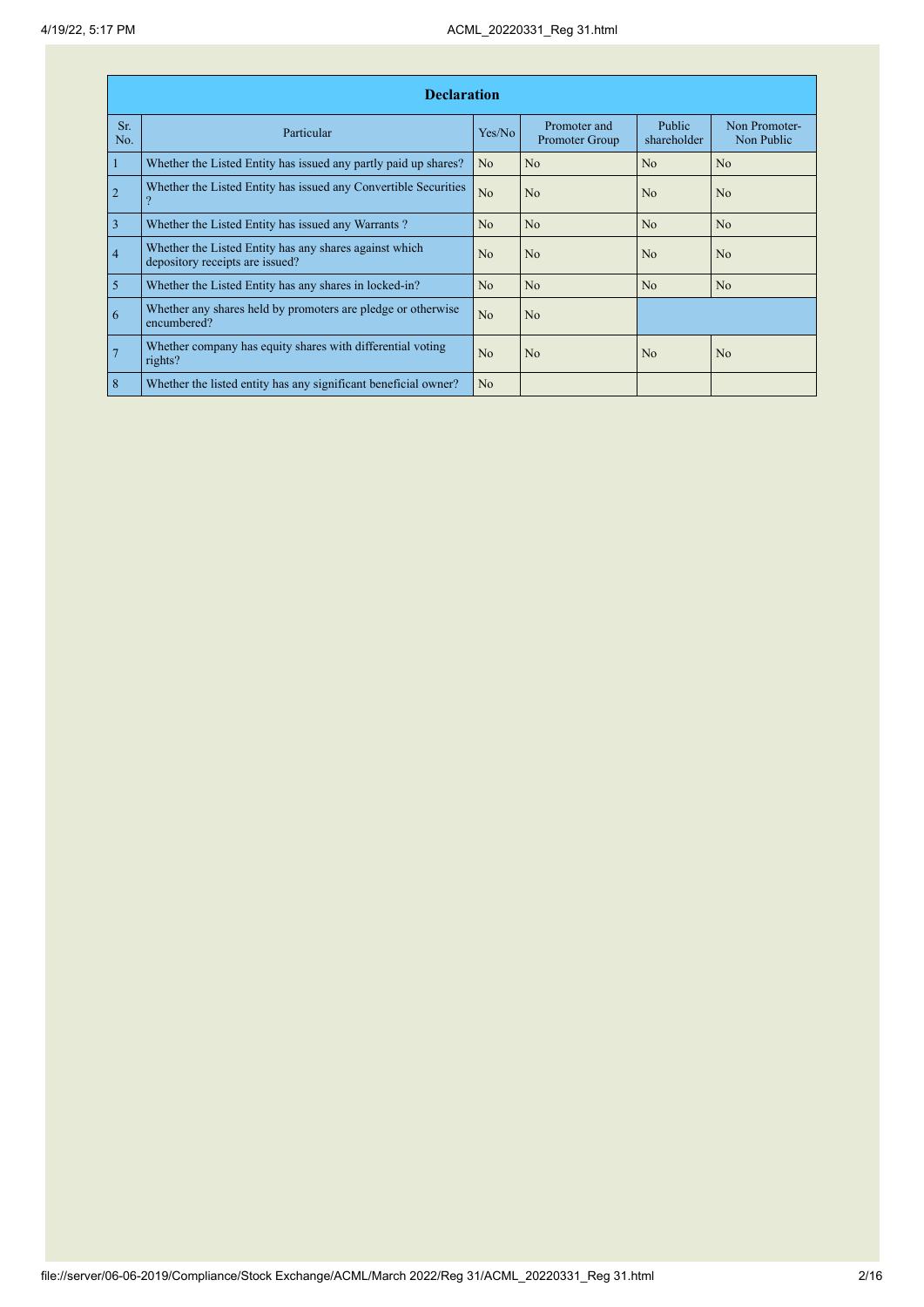| Table I - Summary Statement holding of specified securities |                                                                                                                                                                                                                                                                                                                                                                                                             |                   |                |               |       |                     |                                         |                                                                  |  |          |            |
|-------------------------------------------------------------|-------------------------------------------------------------------------------------------------------------------------------------------------------------------------------------------------------------------------------------------------------------------------------------------------------------------------------------------------------------------------------------------------------------|-------------------|----------------|---------------|-------|---------------------|-----------------------------------------|------------------------------------------------------------------|--|----------|------------|
| Category<br>$\left( \mathrm{I}\right)$                      | No. Of<br>No. Of<br>Partly<br>No. of<br>Total nos.<br>% of total no. of<br>Category<br>shares<br>Nos. Of<br>fully paid<br>paid-up<br>shares<br>underlying<br>of<br>held (VII)<br>shareholders<br>equity<br>up equity<br>as per SCRR,<br>shareholder<br>Depository<br>(III)<br>$= (IV) +$<br>shares<br>shares<br>Receipts<br>(II)<br>held<br>held $(IV)$<br>$(V)$ + $(VI)$<br>% of $(A+B+C2)$<br>(VI)<br>(V) |                   |                |               |       |                     | Shareholding as a<br>shares (calculated | Number of Voting Rights held in each<br>class of securities (IX) |  |          |            |
|                                                             |                                                                                                                                                                                                                                                                                                                                                                                                             |                   |                |               |       |                     |                                         | No of Voting (XIV) Rights                                        |  |          | Total as a |
|                                                             |                                                                                                                                                                                                                                                                                                                                                                                                             | 1957) (VIII) As a | Class eg:<br>X | Class<br>eg:y | Total | $%$ of<br>$(A+B+C)$ |                                         |                                                                  |  |          |            |
| (A)                                                         | Promoter<br>&<br>Promoter<br>Group                                                                                                                                                                                                                                                                                                                                                                          | 7                 | 8897126        |               |       | 8897126             | 74.28                                   | 8897126                                                          |  | 8897126  | 74.28      |
| (B)                                                         | Public                                                                                                                                                                                                                                                                                                                                                                                                      | 27                | 3080000        |               |       | 3080000             | 25.72                                   | 3080000                                                          |  | 3080000  | 25.72      |
| (C)                                                         | <b>Non</b><br>Promoter-<br>Non Public                                                                                                                                                                                                                                                                                                                                                                       |                   |                |               |       |                     |                                         |                                                                  |  |          |            |
| (C1)                                                        | <b>Shares</b><br>underlying<br><b>DRs</b>                                                                                                                                                                                                                                                                                                                                                                   |                   |                |               |       |                     |                                         |                                                                  |  |          |            |
| (C2)                                                        | Shares held<br>by<br>Employee<br><b>Trusts</b>                                                                                                                                                                                                                                                                                                                                                              |                   |                |               |       |                     |                                         |                                                                  |  |          |            |
|                                                             | Total                                                                                                                                                                                                                                                                                                                                                                                                       | 34                | 11977126       |               |       | 11977126            | 100                                     | 11977126                                                         |  | 11977126 | 100        |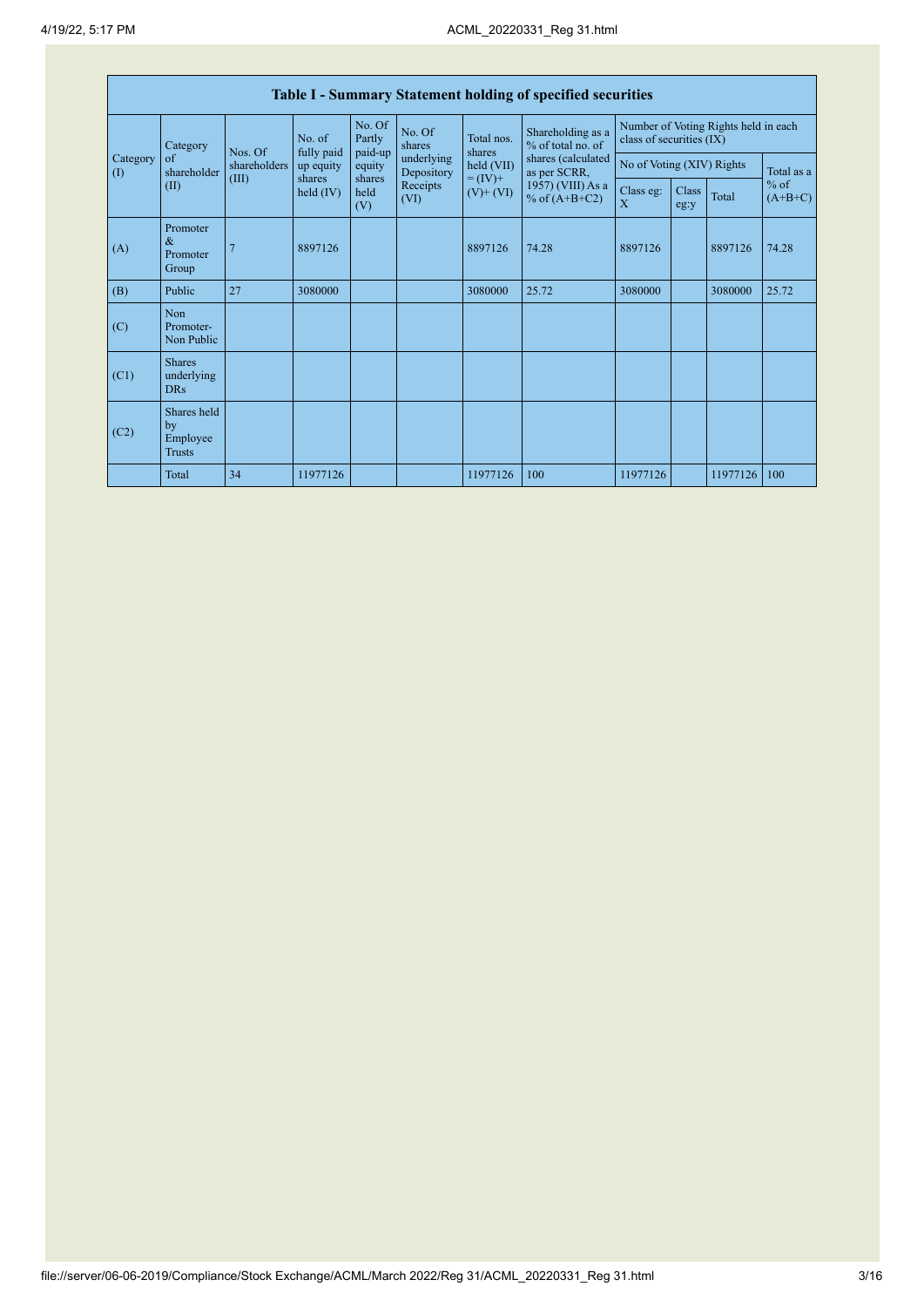| Table I - Summary Statement holding of specified securities |                                                |                                                 |                                           |                                                           |                                                                                                                                                                                  |                                        |                                                         |                                                                               |                                                         |                                       |
|-------------------------------------------------------------|------------------------------------------------|-------------------------------------------------|-------------------------------------------|-----------------------------------------------------------|----------------------------------------------------------------------------------------------------------------------------------------------------------------------------------|----------------------------------------|---------------------------------------------------------|-------------------------------------------------------------------------------|---------------------------------------------------------|---------------------------------------|
| Category                                                    | Category<br>$\alpha$ f                         | No. Of<br><b>Shares</b><br>Underlying           | No. of<br><b>Shares</b><br>Underlying     | No. Of Shares<br>Underlying<br>Outstanding<br>convertible | Shareholding, as a %<br>assuming full<br>conversion of<br>convertible securities (<br>as a percentage of<br>diluted share capital)<br>$(XI) = (VII)+(X) As a %$<br>of $(A+B+C2)$ | Number of<br>Locked in<br>shares (XII) |                                                         | Number of<br><b>Shares</b><br>pledged or<br>otherwise<br>encumbered<br>(XIII) |                                                         | Number of<br>equity shares<br>held in |
| (1)                                                         | shareholder<br>(II)                            | Outstanding<br>convertible<br>securities<br>(X) | Outstanding<br><b>Warrants</b><br>$(X_i)$ | securities and<br>No. Of<br>Warrants (Xi)<br>(a)          |                                                                                                                                                                                  | No.<br>(a)                             | As a<br>$%$ of<br>total<br><b>Shares</b><br>held<br>(b) | No.<br>(a)                                                                    | As a<br>$%$ of<br>total<br><b>Shares</b><br>held<br>(b) | dematerialized<br>form $(XIV)$        |
| (A)                                                         | Promoter<br>$\&$<br>Promoter<br>Group          |                                                 |                                           |                                                           | 74.28                                                                                                                                                                            |                                        |                                                         |                                                                               |                                                         | 8897126                               |
| (B)                                                         | Public                                         |                                                 |                                           |                                                           | 25.72                                                                                                                                                                            |                                        |                                                         |                                                                               |                                                         | 3080000                               |
| (C)                                                         | Non<br>Promoter-<br>Non Public                 |                                                 |                                           |                                                           |                                                                                                                                                                                  |                                        |                                                         |                                                                               |                                                         |                                       |
| (C1)                                                        | <b>Shares</b><br>underlying<br><b>DRs</b>      |                                                 |                                           |                                                           |                                                                                                                                                                                  |                                        |                                                         |                                                                               |                                                         |                                       |
| (C2)                                                        | Shares held<br>by<br>Employee<br><b>Trusts</b> |                                                 |                                           |                                                           |                                                                                                                                                                                  |                                        |                                                         |                                                                               |                                                         |                                       |
|                                                             | Total                                          |                                                 |                                           |                                                           | 100                                                                                                                                                                              |                                        |                                                         |                                                                               |                                                         | 11977126                              |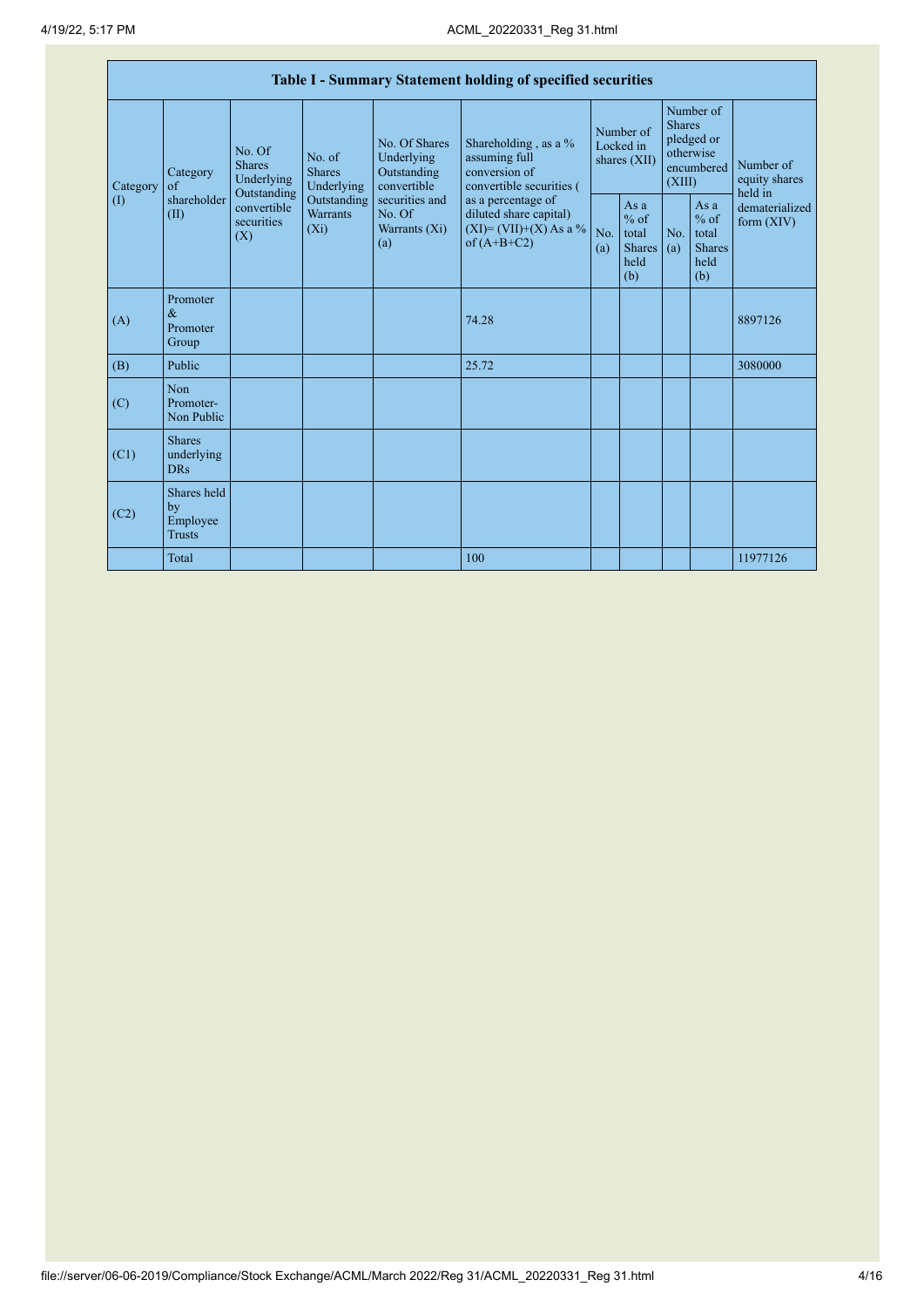| Table II - Statement showing shareholding pattern of the Promoter and Promoter Group           |                                                                                                                     |                         |                                   |                                 |                                    |                             |                                                      |                           |               |                                      |                           |
|------------------------------------------------------------------------------------------------|---------------------------------------------------------------------------------------------------------------------|-------------------------|-----------------------------------|---------------------------------|------------------------------------|-----------------------------|------------------------------------------------------|---------------------------|---------------|--------------------------------------|---------------------------|
|                                                                                                |                                                                                                                     |                         | No. of<br>fully paid<br>up equity | No.<br><b>Of</b><br>Partly      | No. Of                             | Total nos.                  | Shareholding<br>as a % of<br>total no. of            | class of securities (IX)  |               | Number of Voting Rights held in each |                           |
| Sr.                                                                                            | Category $\&$<br>Name of the<br>Shareholders (I)                                                                    | Nos. Of<br>shareholders |                                   | paid-<br>up                     | shares<br>underlying<br>Depository | shares<br>held<br>$(VII) =$ | shares<br>(calculated as                             | No of Voting (XIV) Rights |               |                                      | Total<br>as a $\%$<br>of  |
|                                                                                                |                                                                                                                     | (III)                   | shares<br>held $(IV)$             | equity<br>shares<br>held<br>(V) | Receipts<br>(VI)                   | $(IV)$ +<br>$(V)$ + $(VI)$  | per SCRR,<br>1957) (VIII)<br>As a % of<br>$(A+B+C2)$ | Class eg:<br>$\mathbf X$  | Class<br>eg:y | Total                                | Total<br>Voting<br>rights |
| A                                                                                              | Table II - Statement showing shareholding pattern of the Promoter and Promoter Group                                |                         |                                   |                                 |                                    |                             |                                                      |                           |               |                                      |                           |
| (1)                                                                                            | Indian                                                                                                              |                         |                                   |                                 |                                    |                             |                                                      |                           |               |                                      |                           |
| (a)                                                                                            | Individuals/Hindu<br>undivided Family                                                                               | $\boldsymbol{6}$        | 6                                 |                                 |                                    | 6                           | $\mathbf{0}$                                         | 6                         |               | 6                                    | $\boldsymbol{0}$          |
| (d)                                                                                            | Any Other<br>(specify)                                                                                              | $\mathbf{1}$            | 8897120                           |                                 |                                    | 8897120                     | 74.28                                                | 8897120                   |               | 8897120                              | 74.28                     |
| Sub-Total<br>(A)(1)                                                                            |                                                                                                                     | $\overline{7}$          | 8897126                           |                                 |                                    | 8897126                     | 74.28                                                | 8897126                   |               | 8897126                              | 74.28                     |
| (2)                                                                                            | Foreign                                                                                                             |                         |                                   |                                 |                                    |                             |                                                      |                           |               |                                      |                           |
| Total<br>Shareholding<br>of Promoter<br>and<br>Promoter<br>Group $(A)=$<br>$(A)(1)+(A)$<br>(2) |                                                                                                                     | $\overline{7}$          | 8897126                           |                                 |                                    | 8897126                     | 74.28                                                | 8897126                   |               | 8897126                              | 74.28                     |
| $\, {\bf B}$                                                                                   | Table III - Statement showing shareholding pattern of the Public shareholder                                        |                         |                                   |                                 |                                    |                             |                                                      |                           |               |                                      |                           |
| (1)                                                                                            | Institutions                                                                                                        |                         |                                   |                                 |                                    |                             |                                                      |                           |               |                                      |                           |
| (3)                                                                                            | Non-institutions                                                                                                    |                         |                                   |                                 |                                    |                             |                                                      |                           |               |                                      |                           |
| (a(i))                                                                                         | Individuals -<br>i.Individual<br>shareholders<br>holding nominal<br>share capital up<br>to Rs. 2 lakhs.             | 9                       | 95000                             |                                 |                                    | 95000                       | 0.79                                                 | 95000                     |               | 95000                                | 0.79                      |
| (a(ii))                                                                                        | Individuals - ii.<br>Individual<br>shareholders<br>holding nominal<br>share capital in<br>excess of Rs. 2<br>lakhs. | 9                       | 1150000                           |                                 |                                    | 1150000                     | 9.6                                                  | 1150000                   |               | 1150000                              | 9.6                       |
| (e)                                                                                            | Any Other<br>(specify)                                                                                              | 9                       | 1835000                           |                                 |                                    | 1835000                     | 15.32                                                | 1835000                   |               | 1835000                              | 15.32                     |
| Sub-Total<br>(B)(3)                                                                            |                                                                                                                     | 27                      | 3080000                           |                                 |                                    | 3080000                     | 25.72                                                | 3080000                   |               | 3080000                              | 25.72                     |
| <b>Total Public</b><br>Shareholding<br>$(B)=(B)(1)+$<br>$(B)(2)+(B)$<br>(3)                    |                                                                                                                     | 27                      | 3080000                           |                                 |                                    | 3080000                     | 25.72                                                | 3080000                   |               | 3080000                              | 25.72                     |
| ${\bf C}$                                                                                      | Table IV - Statement showing shareholding pattern of the Non Promoter- Non Public shareholder                       |                         |                                   |                                 |                                    |                             |                                                      |                           |               |                                      |                           |
| Total (<br>$A+B+C2$ )                                                                          |                                                                                                                     | 34                      | 11977126                          |                                 |                                    | 11977126                    | 100                                                  | 11977126                  |               | 11977126                             | 100                       |
| Total<br>$(A+B+C)$                                                                             |                                                                                                                     | 34                      | 11977126                          |                                 |                                    | 11977126                    | 100                                                  | 11977126                  |               | 11977126                             | 100                       |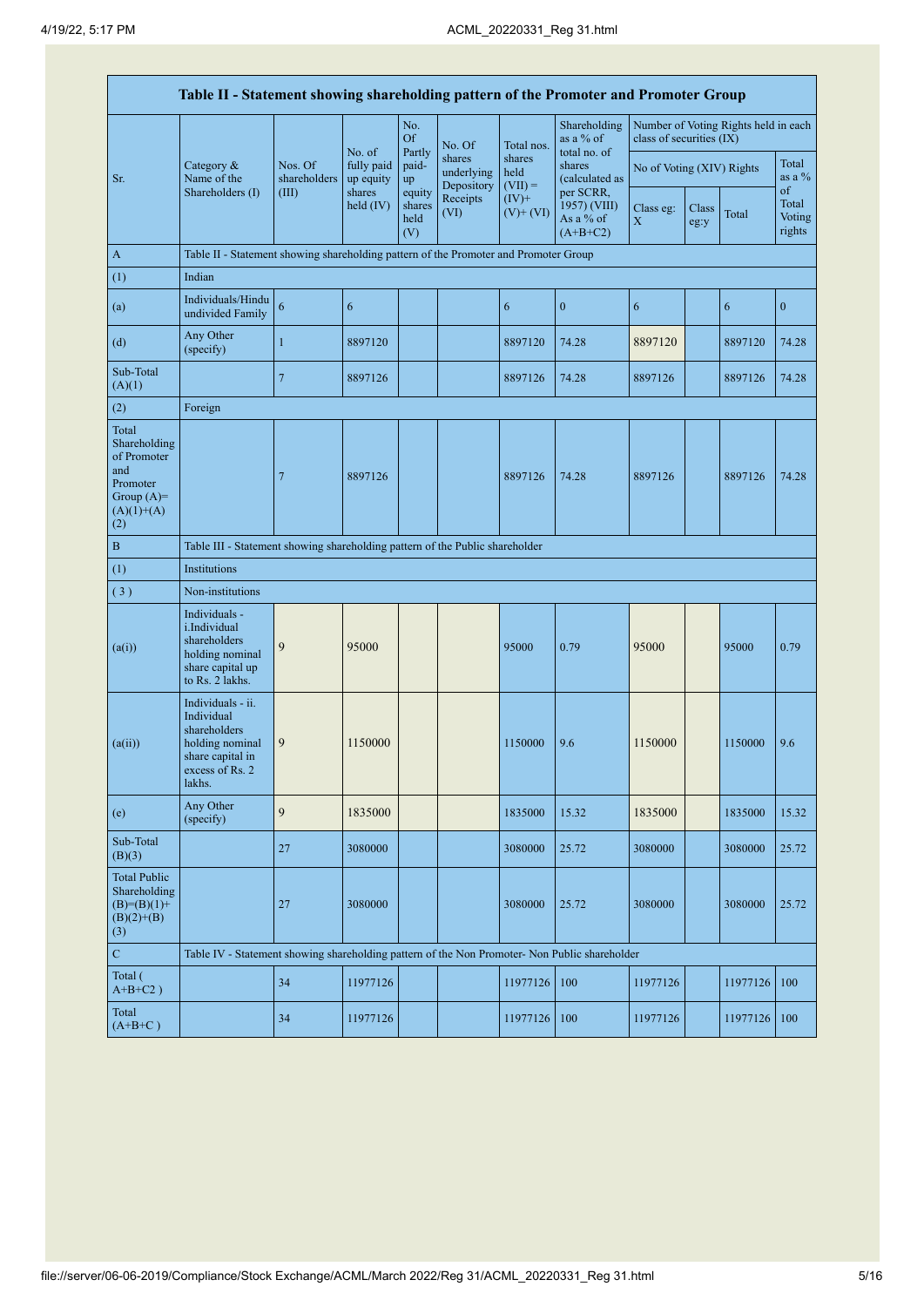| Table II - Statement showing shareholding pattern of the Promoter and Promoter Group    |                                                                                                                                                                                          |                                                           |                                                                                     |                                                                                               |                                                  |            |                                                                               |                                       |          |
|-----------------------------------------------------------------------------------------|------------------------------------------------------------------------------------------------------------------------------------------------------------------------------------------|-----------------------------------------------------------|-------------------------------------------------------------------------------------|-----------------------------------------------------------------------------------------------|--------------------------------------------------|------------|-------------------------------------------------------------------------------|---------------------------------------|----------|
| Sr.                                                                                     | No. Of<br>No. of<br><b>Shares</b><br><b>Shares</b><br>Underlying<br>Underlying<br>Outstanding<br>Outstanding<br>convertible<br><b>Warrants</b><br>securities<br>(X <sub>i</sub> )<br>(X) | No. Of Shares<br>Underlying<br>Outstanding<br>convertible | Shareholding, as a %<br>assuming full conversion of<br>convertible securities (as a |                                                                                               | Number of<br>Locked in<br>shares (XII)           |            | Number of<br><b>Shares</b><br>pledged or<br>otherwise<br>encumbered<br>(XIII) | Number of<br>equity shares<br>held in |          |
|                                                                                         |                                                                                                                                                                                          | securities and<br>No. Of Warrants<br>$(Xi)$ (a)           | percentage of diluted share<br>capital) $(XI) = (VII)+(X) As$<br>a % of $(A+B+C2)$  | No.<br>(a)                                                                                    | As a<br>$%$ of<br>total<br>Shares<br>held<br>(b) | No.<br>(a) | As a<br>$%$ of<br>total<br><b>Shares</b><br>held<br>(b)                       | dematerialized<br>form $(XIV)$        |          |
| $\mathbf{A}$                                                                            |                                                                                                                                                                                          |                                                           |                                                                                     | Table II - Statement showing shareholding pattern of the Promoter and Promoter Group          |                                                  |            |                                                                               |                                       |          |
| (1)                                                                                     | Indian                                                                                                                                                                                   |                                                           |                                                                                     |                                                                                               |                                                  |            |                                                                               |                                       |          |
| (a)                                                                                     |                                                                                                                                                                                          |                                                           |                                                                                     | $\mathbf{0}$                                                                                  |                                                  |            |                                                                               |                                       | 6        |
| (d)                                                                                     |                                                                                                                                                                                          |                                                           |                                                                                     | 74.28                                                                                         |                                                  |            |                                                                               |                                       | 8897120  |
| Sub-Total (A)<br>(1)                                                                    |                                                                                                                                                                                          |                                                           |                                                                                     | 74.28                                                                                         |                                                  |            |                                                                               |                                       | 8897126  |
| (2)                                                                                     | Foreign                                                                                                                                                                                  |                                                           |                                                                                     |                                                                                               |                                                  |            |                                                                               |                                       |          |
| Total<br>Shareholding<br>of Promoter<br>and Promoter<br>Group $(A)=$<br>$(A)(1)+(A)(2)$ |                                                                                                                                                                                          |                                                           |                                                                                     | 74.28                                                                                         |                                                  |            |                                                                               |                                       | 8897126  |
| $\, {\bf B}$                                                                            |                                                                                                                                                                                          |                                                           |                                                                                     | Table III - Statement showing shareholding pattern of the Public shareholder                  |                                                  |            |                                                                               |                                       |          |
| (1)                                                                                     | <b>Institutions</b>                                                                                                                                                                      |                                                           |                                                                                     |                                                                                               |                                                  |            |                                                                               |                                       |          |
| (3)                                                                                     | Non-institutions                                                                                                                                                                         |                                                           |                                                                                     |                                                                                               |                                                  |            |                                                                               |                                       |          |
| (a(i))                                                                                  |                                                                                                                                                                                          |                                                           |                                                                                     | 0.79                                                                                          |                                                  |            |                                                                               |                                       | 95000    |
| (a(ii))                                                                                 |                                                                                                                                                                                          |                                                           |                                                                                     | 9.6                                                                                           |                                                  |            |                                                                               |                                       | 1150000  |
| (e)                                                                                     |                                                                                                                                                                                          |                                                           |                                                                                     | 15.32                                                                                         |                                                  |            |                                                                               |                                       | 1835000  |
| Sub-Total (B)<br>(3)                                                                    |                                                                                                                                                                                          |                                                           |                                                                                     | 25.72                                                                                         |                                                  |            |                                                                               |                                       | 3080000  |
| <b>Total Public</b><br>Shareholding<br>$(B)=(B)(1)+$<br>$(B)(2)+(B)(3)$                 |                                                                                                                                                                                          |                                                           |                                                                                     | 25.72                                                                                         |                                                  |            |                                                                               |                                       | 3080000  |
| $\mathbf C$                                                                             |                                                                                                                                                                                          |                                                           |                                                                                     | Table IV - Statement showing shareholding pattern of the Non Promoter- Non Public shareholder |                                                  |            |                                                                               |                                       |          |
| Total (<br>$A+B+C2$ )                                                                   |                                                                                                                                                                                          |                                                           |                                                                                     | 100                                                                                           |                                                  |            |                                                                               |                                       | 11977126 |
| Total (A+B+C                                                                            |                                                                                                                                                                                          |                                                           |                                                                                     | 100                                                                                           |                                                  |            |                                                                               |                                       | 11977126 |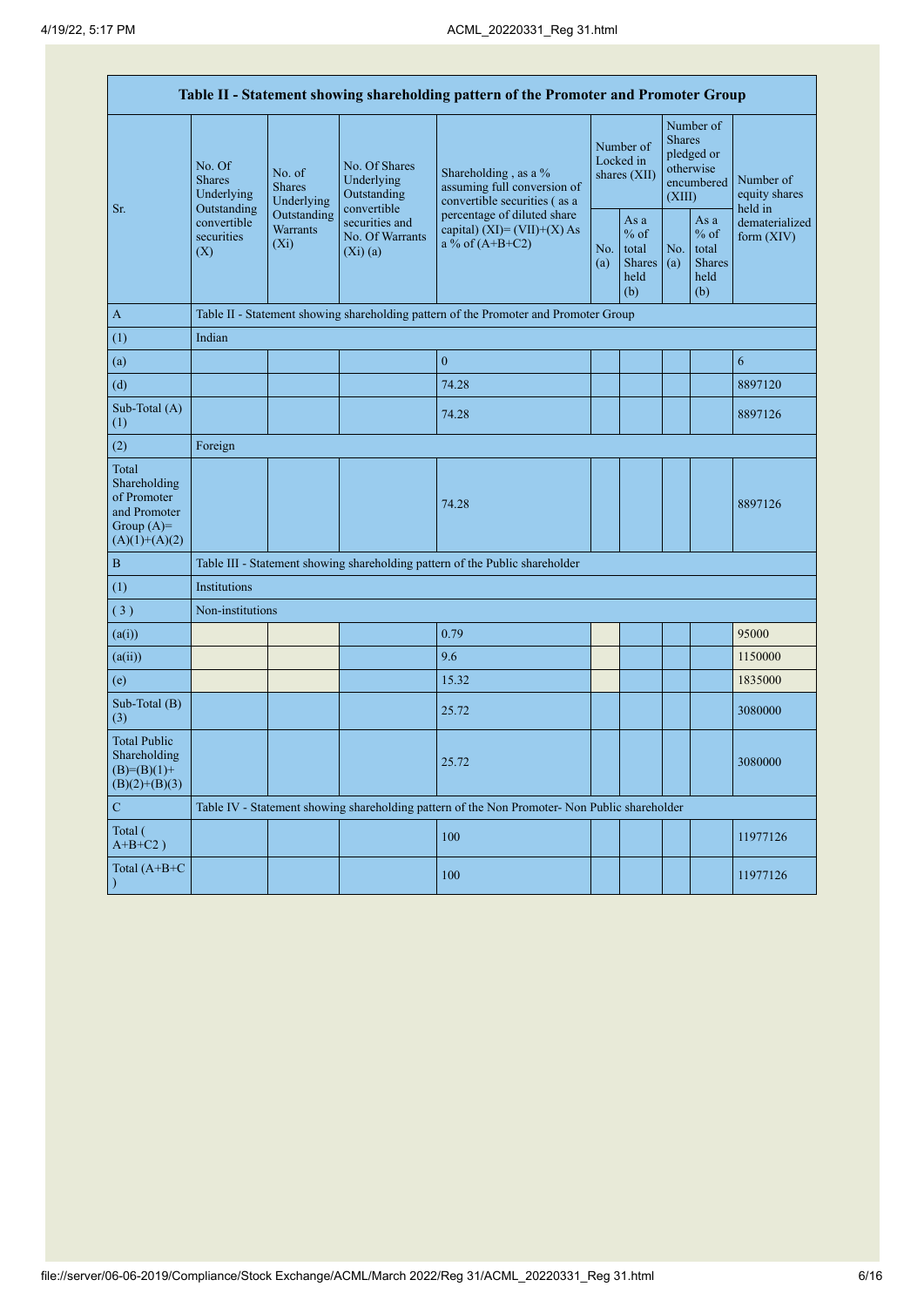| <b>Individuals/Hindu undivided Family</b>                                                                                                                                                |                                                               |                                                  |                                                 |                                       |                                      |                              |  |  |  |  |
|------------------------------------------------------------------------------------------------------------------------------------------------------------------------------------------|---------------------------------------------------------------|--------------------------------------------------|-------------------------------------------------|---------------------------------------|--------------------------------------|------------------------------|--|--|--|--|
| Searial No.                                                                                                                                                                              | $\mathbf{1}$                                                  | $\overline{2}$                                   | 3                                               | $\overline{4}$                        | 5                                    | $\sqrt{6}$                   |  |  |  |  |
| Name of the<br>Shareholders (I)                                                                                                                                                          | <b>DEVIDAS</b><br><b>BALIRAM</b><br><b>CHOUDHARI</b>          | <b>DEEPAK</b><br><b>PRAKASH</b><br><b>BIYANI</b> | <b>SHRIPAL</b><br><b>SHRENIK</b><br><b>SHAH</b> | <b>SHREYAS</b><br><b>SHRENIK SHAH</b> | <b>NEHAR KEVAL</b><br><b>SAKARIA</b> | <b>DILIP</b><br><b>SINGH</b> |  |  |  |  |
| PAN (II)                                                                                                                                                                                 | AFTPC7025B                                                    | AIFPB8514K                                       | <b>BBTPS8152C</b>                               | BEOPS6554N                            | BFXPS5921M                           | <b>BSPPS5948M</b>            |  |  |  |  |
| No. of fully paid<br>up equity shares<br>$\text{held} (IV)$                                                                                                                              | $\mathbf{1}$                                                  | $\mathbf{1}$                                     | $\mathbf{1}$                                    | $\mathbf{1}$                          | $\mathbf{1}$                         | $\mathbf{1}$                 |  |  |  |  |
| No. Of Partly paid-<br>up equity shares<br>$\text{held} (V)$                                                                                                                             |                                                               |                                                  |                                                 |                                       |                                      |                              |  |  |  |  |
| No. Of shares<br>underlying<br>Depository<br>Receipts (VI)                                                                                                                               |                                                               |                                                  |                                                 |                                       |                                      |                              |  |  |  |  |
| Total nos. shares<br>held $(VII) = (IV) +$<br>$(V)+(VI)$                                                                                                                                 | $\mathbf{1}$                                                  | $\mathbf{1}$                                     | 1                                               | $\mathbf{1}$                          | $\mathbf{1}$                         | 1                            |  |  |  |  |
| Shareholding as a<br>% of total no. of<br>shares (calculated<br>as per SCRR,<br>1957) (VIII) As a<br>% of $(A+B+C2)$                                                                     | $\mathbf{0}$                                                  | $\boldsymbol{0}$                                 | $\boldsymbol{0}$                                | $\boldsymbol{0}$                      | $\boldsymbol{0}$                     | $\boldsymbol{0}$             |  |  |  |  |
|                                                                                                                                                                                          | Number of Voting Rights held in each class of securities (IX) |                                                  |                                                 |                                       |                                      |                              |  |  |  |  |
| Class eg:X                                                                                                                                                                               | $\mathbf{1}$                                                  | $\mathbf{1}$                                     | $\mathbf{1}$                                    | $\mathbf{1}$                          | $\mathbf{1}$                         | $\mathbf{1}$                 |  |  |  |  |
| Class eg:y                                                                                                                                                                               |                                                               |                                                  |                                                 |                                       |                                      |                              |  |  |  |  |
| Total                                                                                                                                                                                    | $\mathbf{1}$                                                  | $\mathbf{1}$                                     | $\mathbf{1}$                                    | $\mathbf{1}$                          | $\mathbf{1}$                         | $\mathbf{1}$                 |  |  |  |  |
| Total as a % of<br><b>Total Voting rights</b>                                                                                                                                            | $\mathbf{0}$                                                  | $\boldsymbol{0}$                                 | $\boldsymbol{0}$                                | $\boldsymbol{0}$                      | $\boldsymbol{0}$                     | $\boldsymbol{0}$             |  |  |  |  |
| No. Of Shares<br>Underlying<br>Outstanding<br>convertible<br>securities $(X)$                                                                                                            |                                                               |                                                  |                                                 |                                       |                                      |                              |  |  |  |  |
| No. of Shares<br>Underlying<br>Outstanding<br>Warrants (Xi)                                                                                                                              |                                                               |                                                  |                                                 |                                       |                                      |                              |  |  |  |  |
| No. Of Shares<br>Underlying<br>Outstanding<br>convertible<br>securities and No.<br>Of Warrants (Xi)<br>(a)                                                                               |                                                               |                                                  |                                                 |                                       |                                      |                              |  |  |  |  |
| Shareholding, as a<br>% assuming full<br>conversion of<br>convertible<br>securities (as a<br>percentage of<br>diluted share<br>capital) (XI)=<br>$(VII)+(Xi)(a)$ As a<br>% of $(A+B+C2)$ | $\mathbf{0}$                                                  | $\mathbf{0}$                                     | $\boldsymbol{0}$                                | $\mathbf{0}$                          | $\boldsymbol{0}$                     | $\boldsymbol{0}$             |  |  |  |  |
| Number of Locked in shares (XII)                                                                                                                                                         |                                                               |                                                  |                                                 |                                       |                                      |                              |  |  |  |  |
| No. $(a)$                                                                                                                                                                                |                                                               |                                                  |                                                 |                                       |                                      |                              |  |  |  |  |
| As a % of total<br>Shares held (b)                                                                                                                                                       |                                                               |                                                  |                                                 |                                       |                                      |                              |  |  |  |  |
|                                                                                                                                                                                          | Number of Shares pledged or otherwise encumbered (XIII)       |                                                  |                                                 |                                       |                                      |                              |  |  |  |  |
| No. $(a)$                                                                                                                                                                                |                                                               |                                                  |                                                 |                                       |                                      |                              |  |  |  |  |
| As a % of total<br>Shares held (b)                                                                                                                                                       |                                                               |                                                  |                                                 |                                       |                                      |                              |  |  |  |  |
| Number of equity<br>shares held in<br>dematerialized<br>form (XIV)                                                                                                                       | $\mathbf{1}$                                                  | $\mathbf{1}$                                     | 1                                               | $\mathbf{1}$                          | $\mathbf{1}$                         | $\mathbf{1}$                 |  |  |  |  |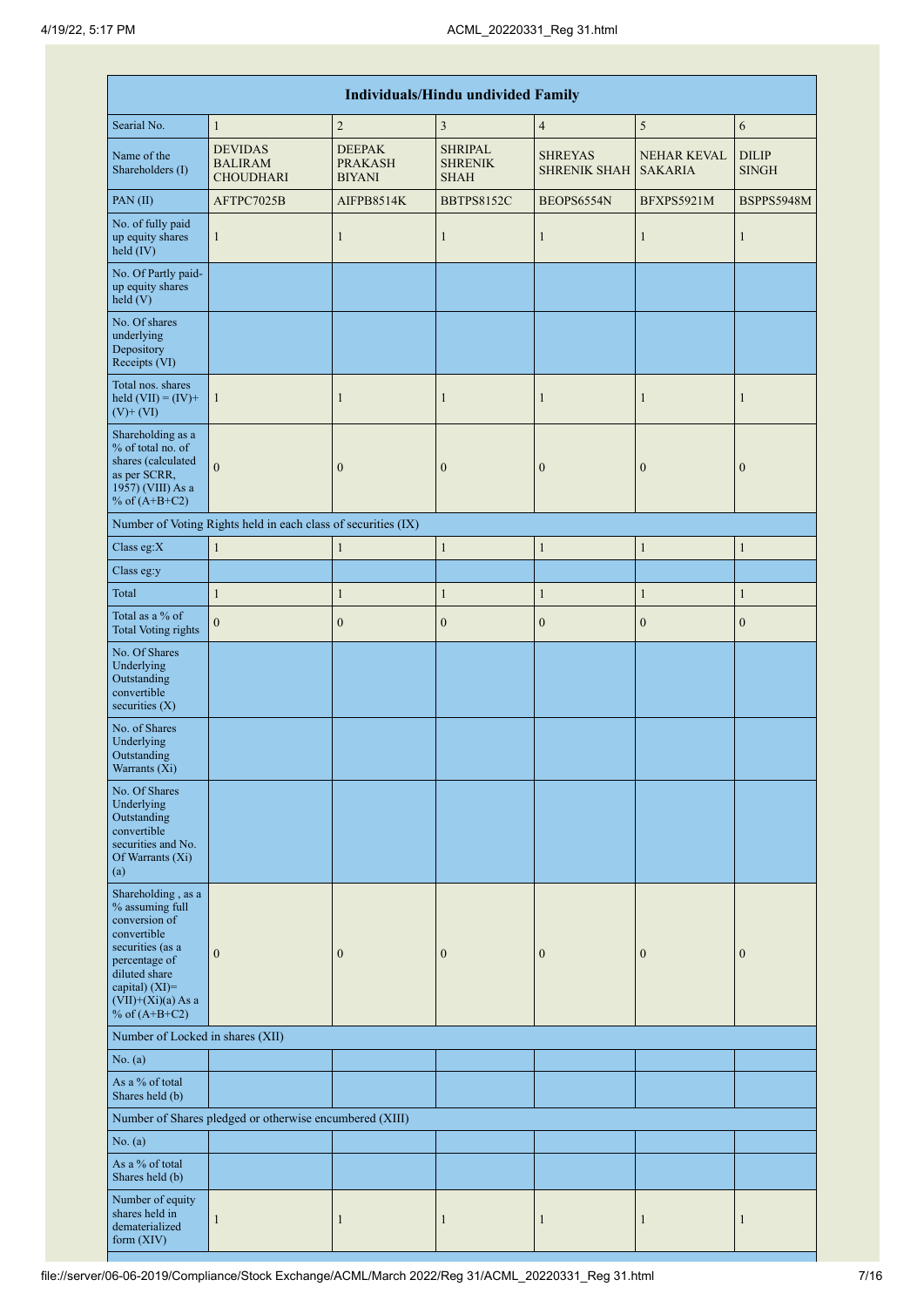| Reason for not providing PAN |  |  |  |
|------------------------------|--|--|--|
|                              |  |  |  |

| Reason for not providing PAIN   |                |                |                |                |                       |                   |  |  |
|---------------------------------|----------------|----------------|----------------|----------------|-----------------------|-------------------|--|--|
| Reason for not<br>providing PAN |                |                |                |                |                       |                   |  |  |
| Shareholder type                | Promoter Group | Promoter Group | Promoter Group | Promoter Group | <b>Promoter Group</b> | Promoter<br>Group |  |  |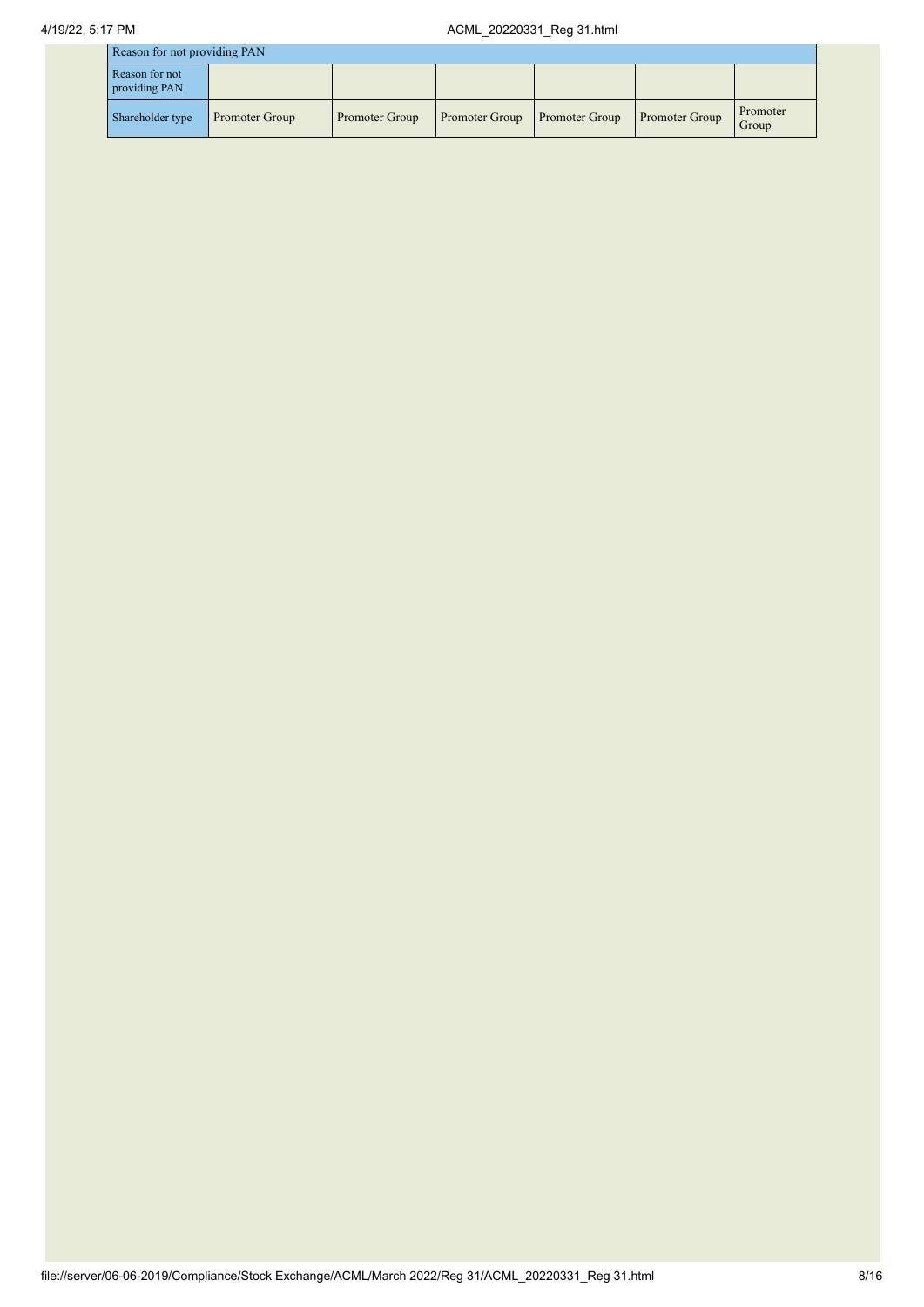|                                                                                                                                                                                          | <b>Individuals/Hindu undivided Family</b>                     |  |  |  |  |  |  |  |  |
|------------------------------------------------------------------------------------------------------------------------------------------------------------------------------------------|---------------------------------------------------------------|--|--|--|--|--|--|--|--|
| Searial No.                                                                                                                                                                              |                                                               |  |  |  |  |  |  |  |  |
| Name of the<br>Shareholders (I)                                                                                                                                                          | Click here to go back                                         |  |  |  |  |  |  |  |  |
| PAN (II)                                                                                                                                                                                 | Total                                                         |  |  |  |  |  |  |  |  |
| No. of fully paid<br>up equity shares<br>$\text{held}(\text{IV})$                                                                                                                        | 6                                                             |  |  |  |  |  |  |  |  |
| No. Of Partly paid-<br>up equity shares<br>$\text{held} (V)$                                                                                                                             |                                                               |  |  |  |  |  |  |  |  |
| No. Of shares<br>underlying<br>Depository<br>Receipts (VI)                                                                                                                               |                                                               |  |  |  |  |  |  |  |  |
| Total nos. shares<br>held $(VII) = (IV) +$<br>$(V)$ + $(VI)$                                                                                                                             | 6                                                             |  |  |  |  |  |  |  |  |
| Shareholding as a<br>% of total no. of<br>shares (calculated<br>as per SCRR,<br>1957) (VIII) As a<br>% of $(A+B+C2)$                                                                     | $\boldsymbol{0}$                                              |  |  |  |  |  |  |  |  |
|                                                                                                                                                                                          | Number of Voting Rights held in each class of securities (IX) |  |  |  |  |  |  |  |  |
| Class eg:X                                                                                                                                                                               | 6                                                             |  |  |  |  |  |  |  |  |
| Class eg:y                                                                                                                                                                               |                                                               |  |  |  |  |  |  |  |  |
| Total                                                                                                                                                                                    | 6                                                             |  |  |  |  |  |  |  |  |
| Total as a % of<br><b>Total Voting rights</b>                                                                                                                                            | $\boldsymbol{0}$                                              |  |  |  |  |  |  |  |  |
| No. Of Shares<br>Underlying<br>Outstanding<br>convertible<br>securities (X)                                                                                                              |                                                               |  |  |  |  |  |  |  |  |
| No. of Shares<br>Underlying<br>Outstanding<br>Warrants (Xi)                                                                                                                              |                                                               |  |  |  |  |  |  |  |  |
| No. Of Shares<br>Underlying<br>Outstanding<br>convertible<br>securities and No.<br>Of Warrants (Xi)<br>(a)                                                                               |                                                               |  |  |  |  |  |  |  |  |
| Shareholding, as a<br>% assuming full<br>conversion of<br>convertible<br>securities (as a<br>percentage of<br>diluted share<br>capital) (XI)=<br>$(VII)+(Xi)(a)$ As a<br>% of $(A+B+C2)$ | $\boldsymbol{0}$                                              |  |  |  |  |  |  |  |  |
| Number of Locked in shares (XII)                                                                                                                                                         |                                                               |  |  |  |  |  |  |  |  |
| No. (a)                                                                                                                                                                                  |                                                               |  |  |  |  |  |  |  |  |
| As a % of total<br>Shares held (b)                                                                                                                                                       |                                                               |  |  |  |  |  |  |  |  |
|                                                                                                                                                                                          | Number of Shares pledged or otherwise encumbered (XIII)       |  |  |  |  |  |  |  |  |
| No. (a)                                                                                                                                                                                  |                                                               |  |  |  |  |  |  |  |  |
| As a % of total<br>Shares held (b)                                                                                                                                                       |                                                               |  |  |  |  |  |  |  |  |
| Number of equity<br>shares held in<br>dematerialized<br>form $(XIV)$                                                                                                                     | $\sqrt{6}$                                                    |  |  |  |  |  |  |  |  |
| Reason for not providing PAN                                                                                                                                                             |                                                               |  |  |  |  |  |  |  |  |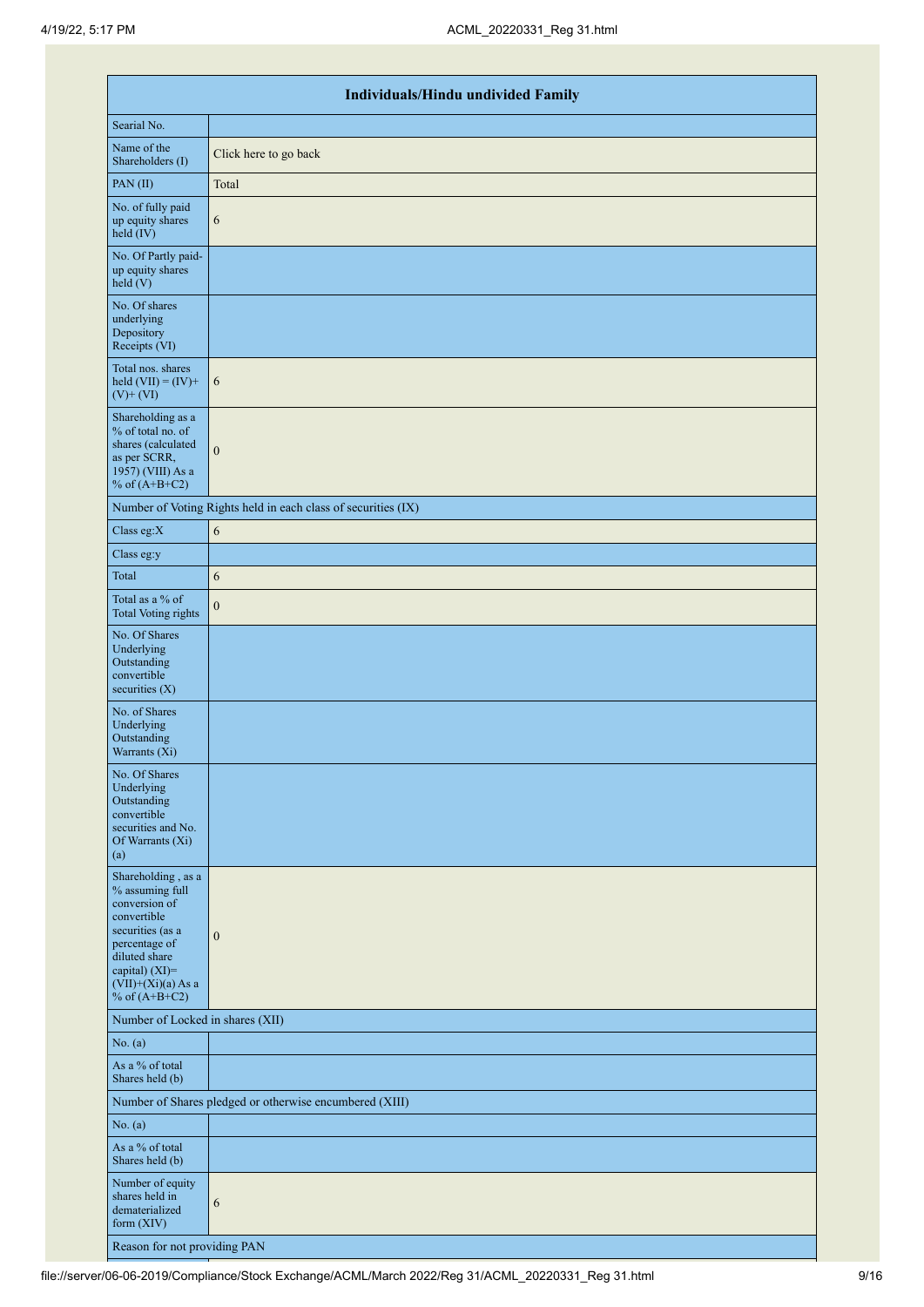| Reason for not<br>providing PAN |  |
|---------------------------------|--|
| Shareholder type                |  |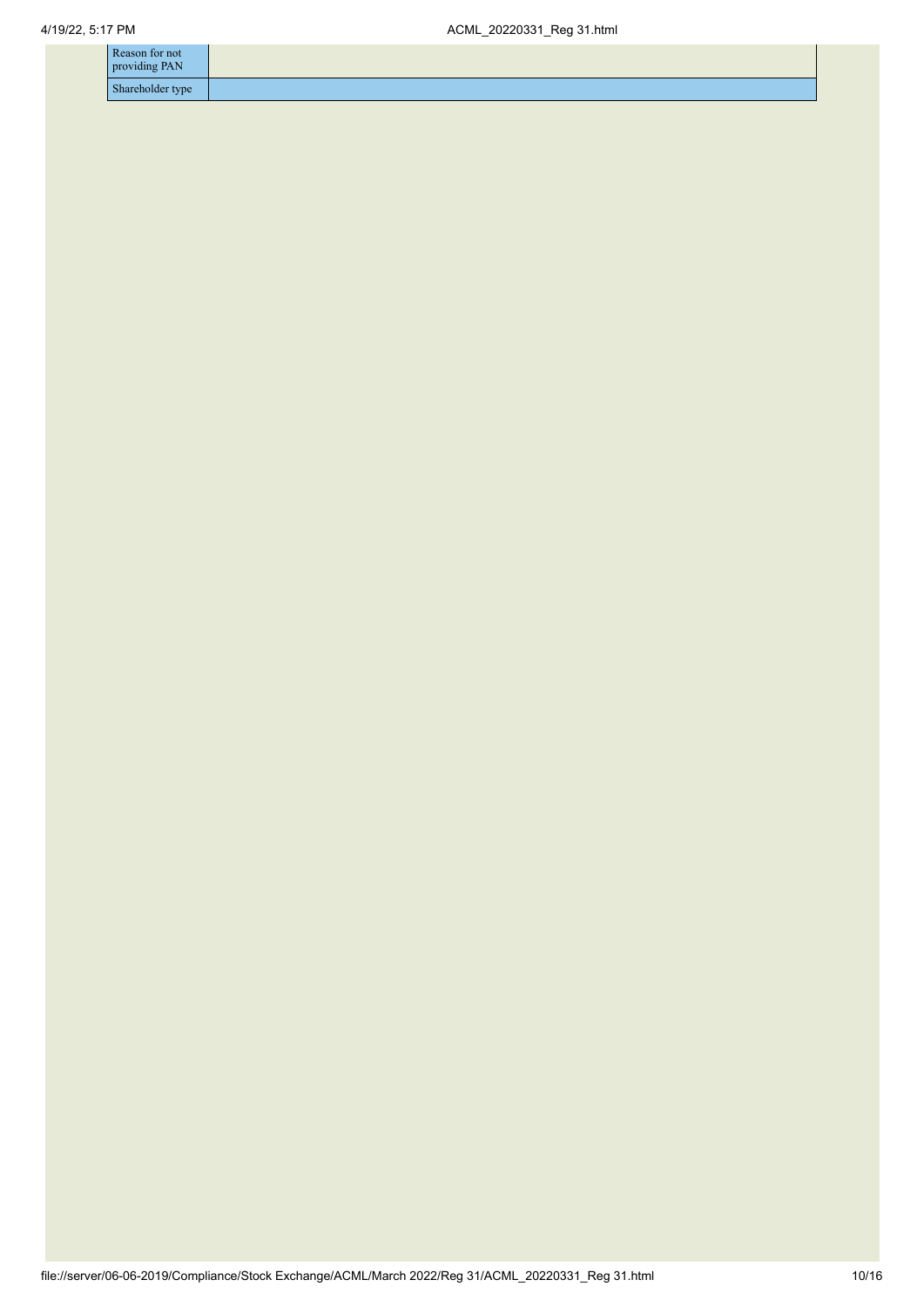|                                                                                                                                                                                      | Any Other (specify)                                           |                       |  |  |  |  |  |  |  |  |
|--------------------------------------------------------------------------------------------------------------------------------------------------------------------------------------|---------------------------------------------------------------|-----------------------|--|--|--|--|--|--|--|--|
| Searial No.                                                                                                                                                                          | $\mathbf{1}$                                                  |                       |  |  |  |  |  |  |  |  |
| Category                                                                                                                                                                             | <b>Bodies Corporate</b>                                       | Click here to go back |  |  |  |  |  |  |  |  |
| Name of the<br>Shareholders (I)                                                                                                                                                      | ARYAMAN FINANCIAL SERVICES LIMITED                            |                       |  |  |  |  |  |  |  |  |
| PAN(II)                                                                                                                                                                              | AABCA1376P                                                    | Total                 |  |  |  |  |  |  |  |  |
| No. of the<br>Shareholders (I)                                                                                                                                                       | $\mathbf{1}$                                                  | 1                     |  |  |  |  |  |  |  |  |
| No. of fully paid<br>up equity shares<br>$\text{held} (IV)$                                                                                                                          | 8897120                                                       | 8897120               |  |  |  |  |  |  |  |  |
| No. Of Partly paid-<br>up equity shares<br>held $(V)$                                                                                                                                |                                                               |                       |  |  |  |  |  |  |  |  |
| No. Of shares<br>underlying<br>Depository<br>Receipts (VI)                                                                                                                           |                                                               |                       |  |  |  |  |  |  |  |  |
| Total nos. shares<br>held $(VII) = (IV) +$<br>$(V)+(VI)$                                                                                                                             | 8897120                                                       | 8897120               |  |  |  |  |  |  |  |  |
| Shareholding as a<br>% of total no. of<br>shares (calculated<br>as per SCRR,<br>1957) (VIII) As a<br>% of $(A+B+C2)$                                                                 | 74.28                                                         | 74.28                 |  |  |  |  |  |  |  |  |
|                                                                                                                                                                                      | Number of Voting Rights held in each class of securities (IX) |                       |  |  |  |  |  |  |  |  |
| Class eg: X                                                                                                                                                                          | 8897120                                                       | 8897120               |  |  |  |  |  |  |  |  |
| Class eg:y                                                                                                                                                                           |                                                               |                       |  |  |  |  |  |  |  |  |
| Total                                                                                                                                                                                | 8897120                                                       | 8897120               |  |  |  |  |  |  |  |  |
| Total as a % of<br><b>Total Voting rights</b>                                                                                                                                        | 74.28                                                         | 74.28                 |  |  |  |  |  |  |  |  |
| No. Of Shares<br>Underlying<br>Outstanding<br>convertible<br>securities $(X)$                                                                                                        |                                                               |                       |  |  |  |  |  |  |  |  |
| No. of Shares<br>Underlying<br>Outstanding<br>Warrants (Xi)                                                                                                                          |                                                               |                       |  |  |  |  |  |  |  |  |
| No. Of Shares<br>Underlying<br>Outstanding<br>convertible<br>securities and No.<br>Of Warrants (Xi)<br>(a)                                                                           |                                                               |                       |  |  |  |  |  |  |  |  |
| Shareholding, as a<br>% assuming full<br>conversion of<br>convertible<br>securities (as a<br>percentage of<br>diluted share<br>capital) (XI)=<br>$(VII)+(X)$ As a %<br>of $(A+B+C2)$ | 74.28                                                         | 74.28                 |  |  |  |  |  |  |  |  |
| Number of Locked in shares (XII)                                                                                                                                                     |                                                               |                       |  |  |  |  |  |  |  |  |
| No. (a)                                                                                                                                                                              |                                                               |                       |  |  |  |  |  |  |  |  |
| As a % of total<br>Shares held (b)                                                                                                                                                   |                                                               |                       |  |  |  |  |  |  |  |  |
|                                                                                                                                                                                      | Number of Shares pledged or otherwise encumbered (XIII)       |                       |  |  |  |  |  |  |  |  |
| No. (a)                                                                                                                                                                              |                                                               |                       |  |  |  |  |  |  |  |  |
| As a % of total<br>Shares held (b)                                                                                                                                                   |                                                               |                       |  |  |  |  |  |  |  |  |
| Number of equity                                                                                                                                                                     | 8897120                                                       | 8897120               |  |  |  |  |  |  |  |  |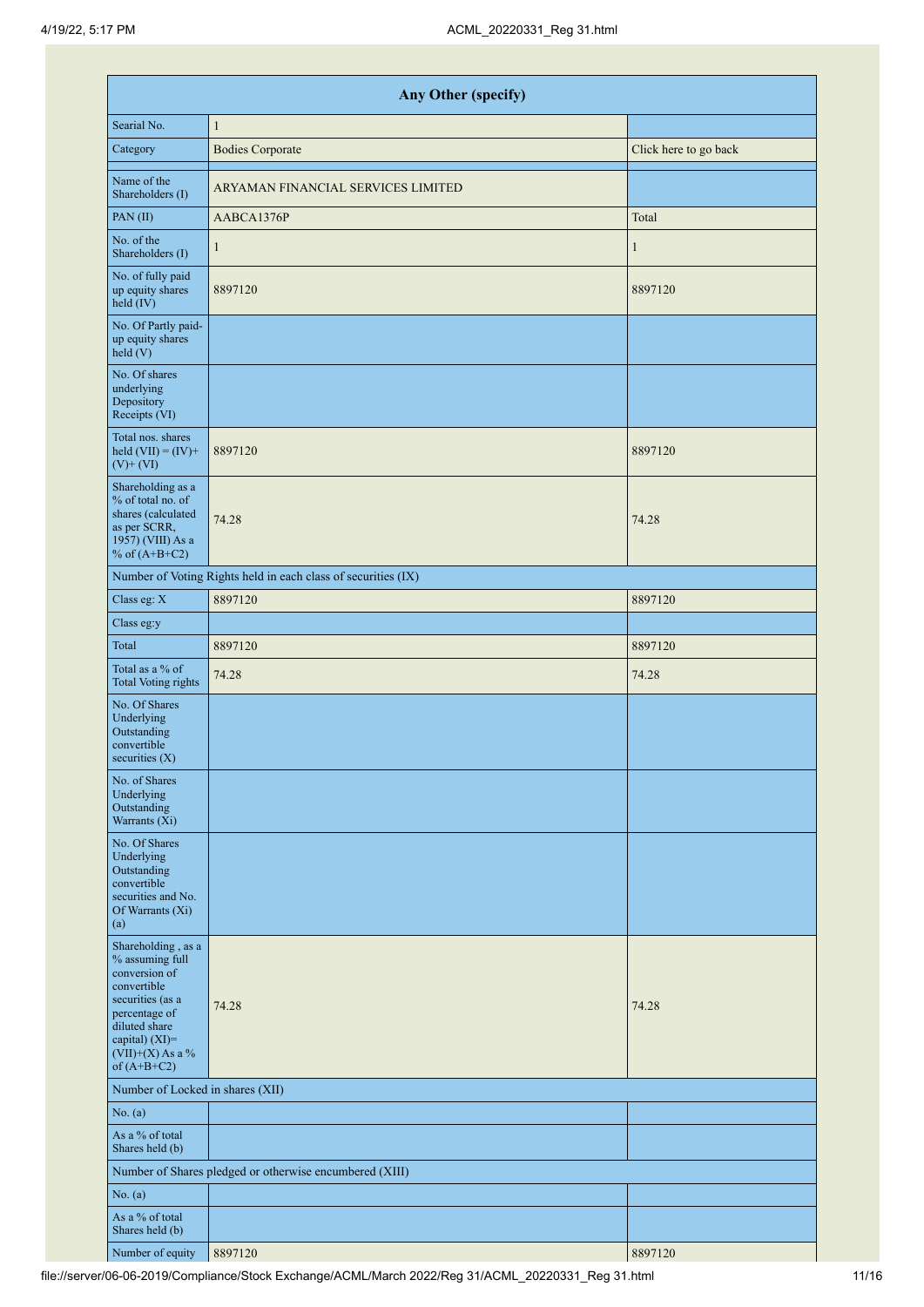| shares held in<br>dematerialized<br>form $(XIV)$ |          |  |  |
|--------------------------------------------------|----------|--|--|
| Reason for not providing PAN                     |          |  |  |
| Reason for not<br>providing PAN                  |          |  |  |
| Shareholder type                                 | Promoter |  |  |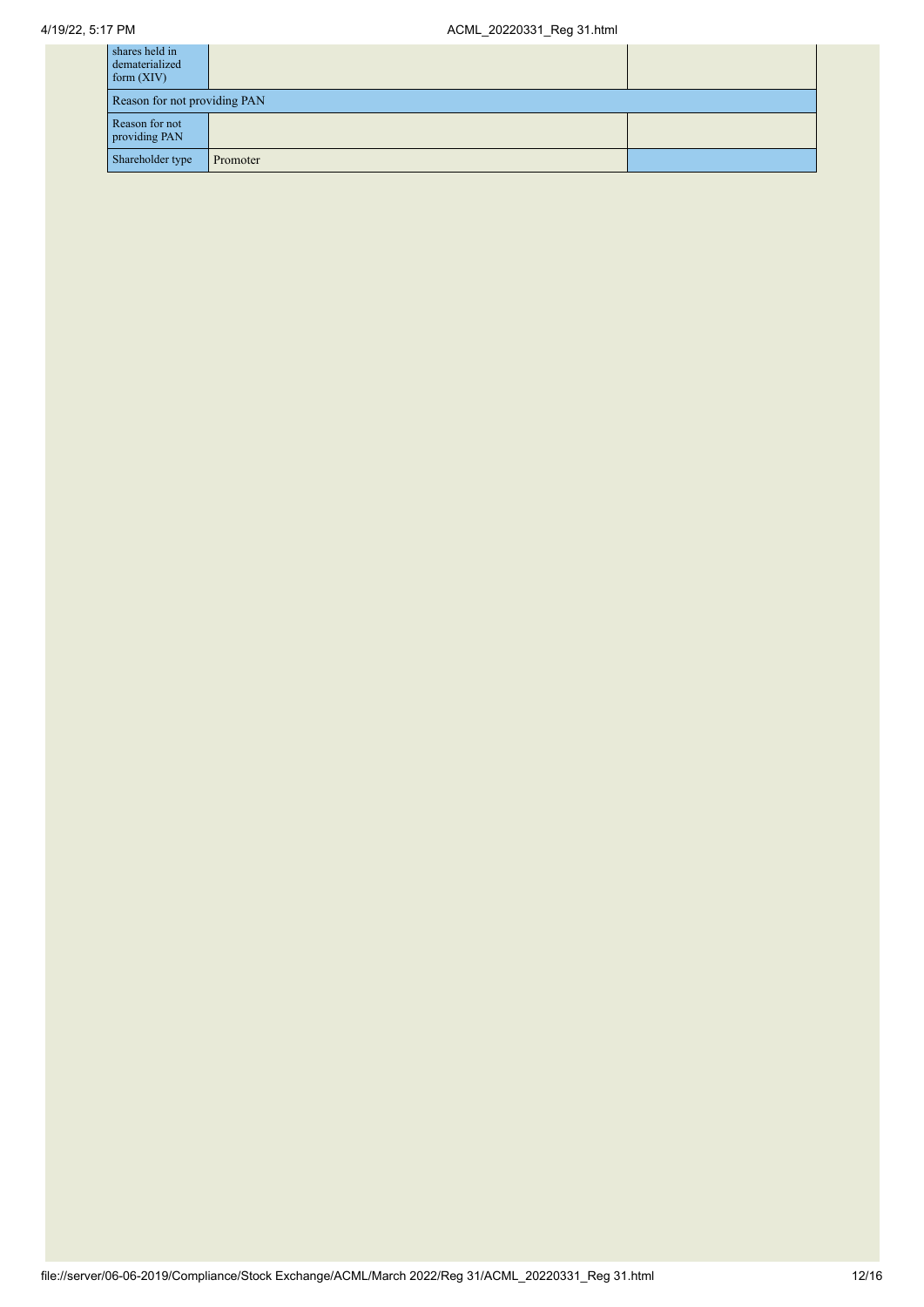|                                                                                                                                                                                         | Individuals - ii. Individual shareholders holding nominal share capital in excess of Rs. 2 lakhs. |                                    |                                        |                          |  |  |
|-----------------------------------------------------------------------------------------------------------------------------------------------------------------------------------------|---------------------------------------------------------------------------------------------------|------------------------------------|----------------------------------------|--------------------------|--|--|
| Searial No.                                                                                                                                                                             | $\mathbf{1}$                                                                                      | $\overline{2}$                     | $\overline{\mathbf{3}}$                |                          |  |  |
| Name of the<br>Shareholders (I)                                                                                                                                                         | <b>HARSHA RAJESHBHAI</b><br><b>JHAVERI</b>                                                        | VARSHABEN JIGNESHKUMAR<br>THOBHANI | AMRUTLAL GORDHANDAS<br><b>THOBHANI</b> | Click here to<br>go back |  |  |
| PAN (II)                                                                                                                                                                                | ADTPJ0160E                                                                                        | ADSPT9849F                         | ABDPT0050D                             | Total                    |  |  |
| No. of fully paid<br>up equity shares<br>held (IV)                                                                                                                                      | 460000                                                                                            | 160000                             | 195000                                 | 815000                   |  |  |
| No. Of Partly paid-<br>up equity shares<br>held (V)                                                                                                                                     |                                                                                                   |                                    |                                        |                          |  |  |
| No. Of shares<br>underlying<br>Depository<br>Receipts (VI)                                                                                                                              |                                                                                                   |                                    |                                        |                          |  |  |
| Total nos. shares<br>held $(VII) = (IV) +$<br>$(V)$ + $(VI)$                                                                                                                            | 460000                                                                                            | 160000                             | 195000                                 | 815000                   |  |  |
| Shareholding as a<br>% of total no. of<br>shares (calculated<br>as per SCRR,<br>1957) (VIII) As a<br>% of $(A+B+C2)$                                                                    | 3.84                                                                                              | 1.34                               | 1.63                                   | 6.8                      |  |  |
|                                                                                                                                                                                         | Number of Voting Rights held in each class of securities (IX)                                     |                                    |                                        |                          |  |  |
| Class eg: X                                                                                                                                                                             | 460000                                                                                            | 160000                             | 195000                                 | 815000                   |  |  |
| Class eg:y                                                                                                                                                                              |                                                                                                   |                                    |                                        |                          |  |  |
| Total                                                                                                                                                                                   | 460000                                                                                            | 160000                             | 195000                                 | 815000                   |  |  |
| Total as a % of<br><b>Total Voting rights</b>                                                                                                                                           | 3.84                                                                                              | 1.34                               | 1.63                                   | 6.8                      |  |  |
| No. Of Shares<br>Underlying<br>Outstanding<br>convertible<br>securities $(X)$                                                                                                           |                                                                                                   |                                    |                                        |                          |  |  |
| No. of Shares<br>Underlying<br>Outstanding<br>Warrants (Xi)                                                                                                                             |                                                                                                   |                                    |                                        |                          |  |  |
| No. Of Shares<br>Underlying<br>Outstanding<br>convertible<br>securities and No.<br>Of Warrants (Xi)<br>(a)                                                                              |                                                                                                   |                                    |                                        |                          |  |  |
| Shareholding, as a<br>% assuming full<br>conversion of<br>convertible<br>securities (as a<br>percentage of<br>diluted share<br>capital) $(XI)$ =<br>$(VII)+(X)$ As a %<br>of $(A+B+C2)$ | 3.84                                                                                              | 1.34                               | 1.63                                   | 6.8                      |  |  |
| Number of Locked in shares (XII)                                                                                                                                                        |                                                                                                   |                                    |                                        |                          |  |  |
| No. (a)                                                                                                                                                                                 |                                                                                                   |                                    |                                        |                          |  |  |
| As a % of total<br>Shares held (b)                                                                                                                                                      |                                                                                                   |                                    |                                        |                          |  |  |
| Number of equity<br>shares held in<br>dematerialized<br>form $(XIV)$                                                                                                                    | 460000                                                                                            | 160000                             | 195000                                 | 815000                   |  |  |
| Reason for not providing PAN                                                                                                                                                            |                                                                                                   |                                    |                                        |                          |  |  |
| Reason for not<br>providing PAN                                                                                                                                                         |                                                                                                   |                                    |                                        |                          |  |  |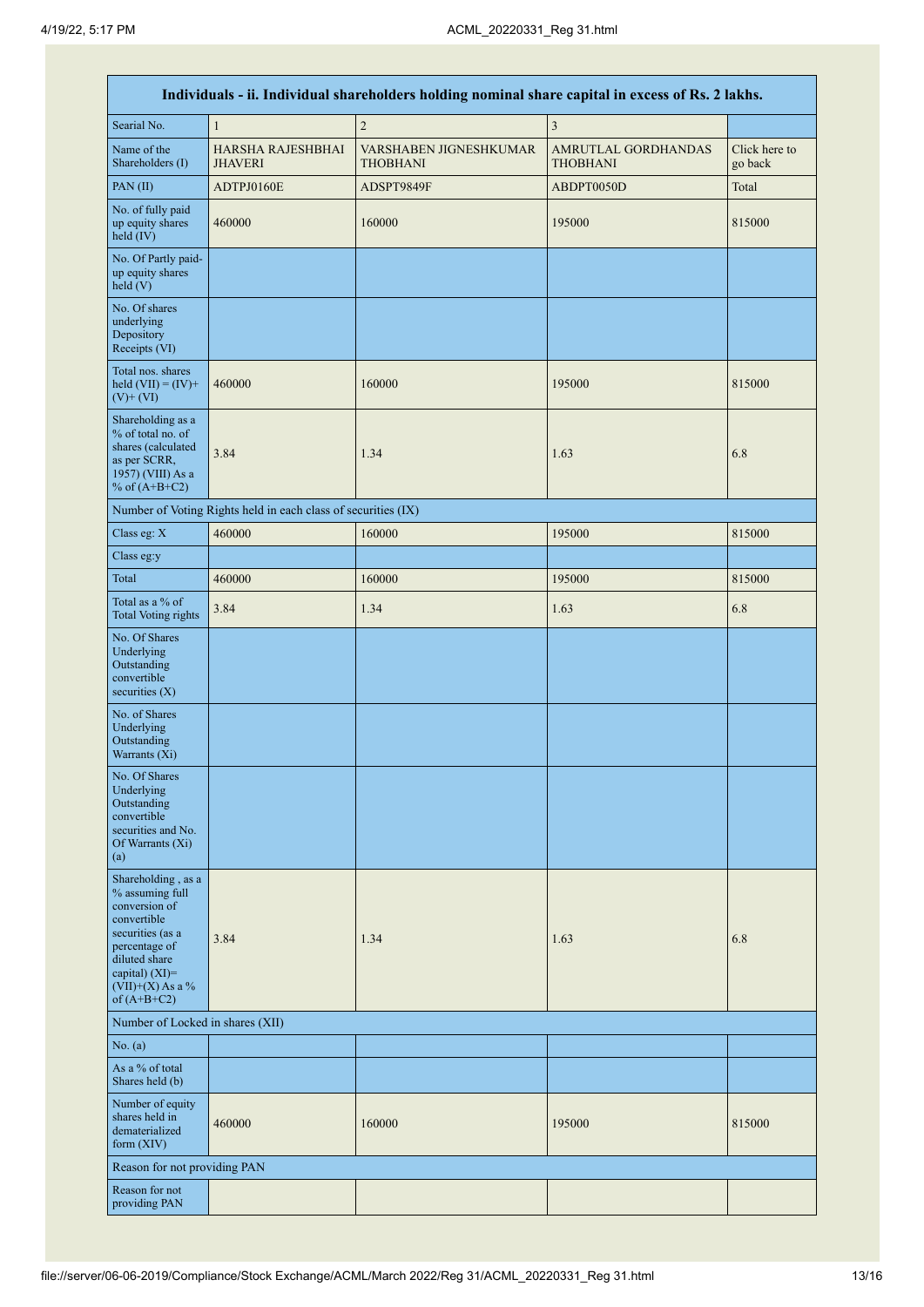| Any Other (specify)                                                                                                                                                                     |                                                                         |                                                   |                                              |                                                      |                          |
|-----------------------------------------------------------------------------------------------------------------------------------------------------------------------------------------|-------------------------------------------------------------------------|---------------------------------------------------|----------------------------------------------|------------------------------------------------------|--------------------------|
| Searial No.                                                                                                                                                                             | $\mathbf{1}$                                                            | $\sqrt{2}$                                        | $\mathfrak{Z}$                               | $\overline{4}$                                       |                          |
| Category                                                                                                                                                                                | <b>Bodies Corporate</b>                                                 | <b>Bodies Corporate</b>                           | <b>Bodies Corporate</b>                      | Overseas Corporate<br><b>Bodies</b>                  |                          |
| Category / More<br>than 1 percentage                                                                                                                                                    | More than 1 percentage of<br>shareholding                               | More than 1 percentage<br>of shareholding         | More than 1<br>percentage of<br>shareholding | More than 1<br>percentage of<br>shareholding         |                          |
| Name of the<br>Shareholders (I)                                                                                                                                                         | <b>SHRI RAVINDRA MEDIA</b><br><b>VENTURES PRIVATE</b><br><b>LIMITED</b> | <b>STELLAR CAPITAL</b><br><b>SERVICES LIMITED</b> | <b>TIA ENTERPRISES</b><br>PRIVATE LIMITED    | <b>AARAVI</b><br><b>DEVELOPERS</b><br><b>PVT LTD</b> | Click here<br>to go back |
| PAN(II)                                                                                                                                                                                 | AAQCS7925K                                                              | AAACS3356A                                        | AACCI4784Q                                   | AARCA5348R                                           | Total                    |
| No. of the<br>Shareholders (I)                                                                                                                                                          | $\mathbf{1}$                                                            | 1                                                 | $\mathbf{1}$                                 | $\mathbf{1}$                                         | $\boldsymbol{0}$         |
| No. of fully paid<br>up equity shares<br>$held$ (IV)                                                                                                                                    | 435000                                                                  | 460000                                            | 560000                                       | 155000                                               | $\boldsymbol{0}$         |
| No. Of Partly paid-<br>up equity shares<br>held $(V)$                                                                                                                                   |                                                                         |                                                   |                                              |                                                      |                          |
| No. Of shares<br>underlying<br>Depository<br>Receipts (VI)                                                                                                                              |                                                                         |                                                   |                                              |                                                      |                          |
| Total nos, shares<br>held $(VII) = (IV) +$<br>$(V)$ + $(VI)$                                                                                                                            | 435000                                                                  | 460000                                            | 560000                                       | 155000                                               | $\boldsymbol{0}$         |
| Shareholding as a<br>% of total no. of<br>shares (calculated<br>as per SCRR,<br>1957) (VIII) As a<br>% of $(A+B+C2)$                                                                    | 3.63                                                                    | 3.84                                              | 4.68                                         | 1.29                                                 | $\overline{0}$           |
|                                                                                                                                                                                         | Number of Voting Rights held in each class of securities (IX)           |                                                   |                                              |                                                      |                          |
| Class eg: X                                                                                                                                                                             | 435000                                                                  | 460000                                            | 560000                                       | 155000                                               | $\boldsymbol{0}$         |
| Class eg:y                                                                                                                                                                              |                                                                         |                                                   |                                              |                                                      |                          |
| Total                                                                                                                                                                                   | 435000                                                                  | 460000                                            | 560000                                       | 155000                                               | $\boldsymbol{0}$         |
| Total as a % of<br><b>Total Voting rights</b>                                                                                                                                           | 3.63                                                                    | 3.84                                              | 4.68                                         | 1.29                                                 | $\mathbf{0}$             |
| No. Of Shares<br>Underlying<br>Outstanding<br>convertible<br>securities $(X)$                                                                                                           |                                                                         |                                                   |                                              |                                                      |                          |
| No. of Shares<br>Underlying<br>Outstanding<br>Warrants $(X_i)$                                                                                                                          |                                                                         |                                                   |                                              |                                                      |                          |
| No. Of Shares<br>Underlying<br>Outstanding<br>convertible<br>securities and No.<br>Of Warrants (Xi)<br>(a)                                                                              |                                                                         |                                                   |                                              |                                                      |                          |
| Shareholding, as a<br>% assuming full<br>conversion of<br>convertible<br>securities (as a<br>percentage of<br>diluted share<br>capital) $(XI)$ =<br>$(VII)+(X)$ As a %<br>of $(A+B+C2)$ | 3.63                                                                    | 3.84                                              | 4.68                                         | 1.29                                                 | $\boldsymbol{0}$         |
| Number of Locked in shares (XII)                                                                                                                                                        |                                                                         |                                                   |                                              |                                                      |                          |
| No. (a)                                                                                                                                                                                 |                                                                         |                                                   |                                              |                                                      |                          |
| As a % of total<br>Shares held (b)                                                                                                                                                      |                                                                         |                                                   |                                              |                                                      |                          |
| Number of equity                                                                                                                                                                        | 435000                                                                  | 460000                                            | 560000                                       | 155000                                               | $\boldsymbol{0}$         |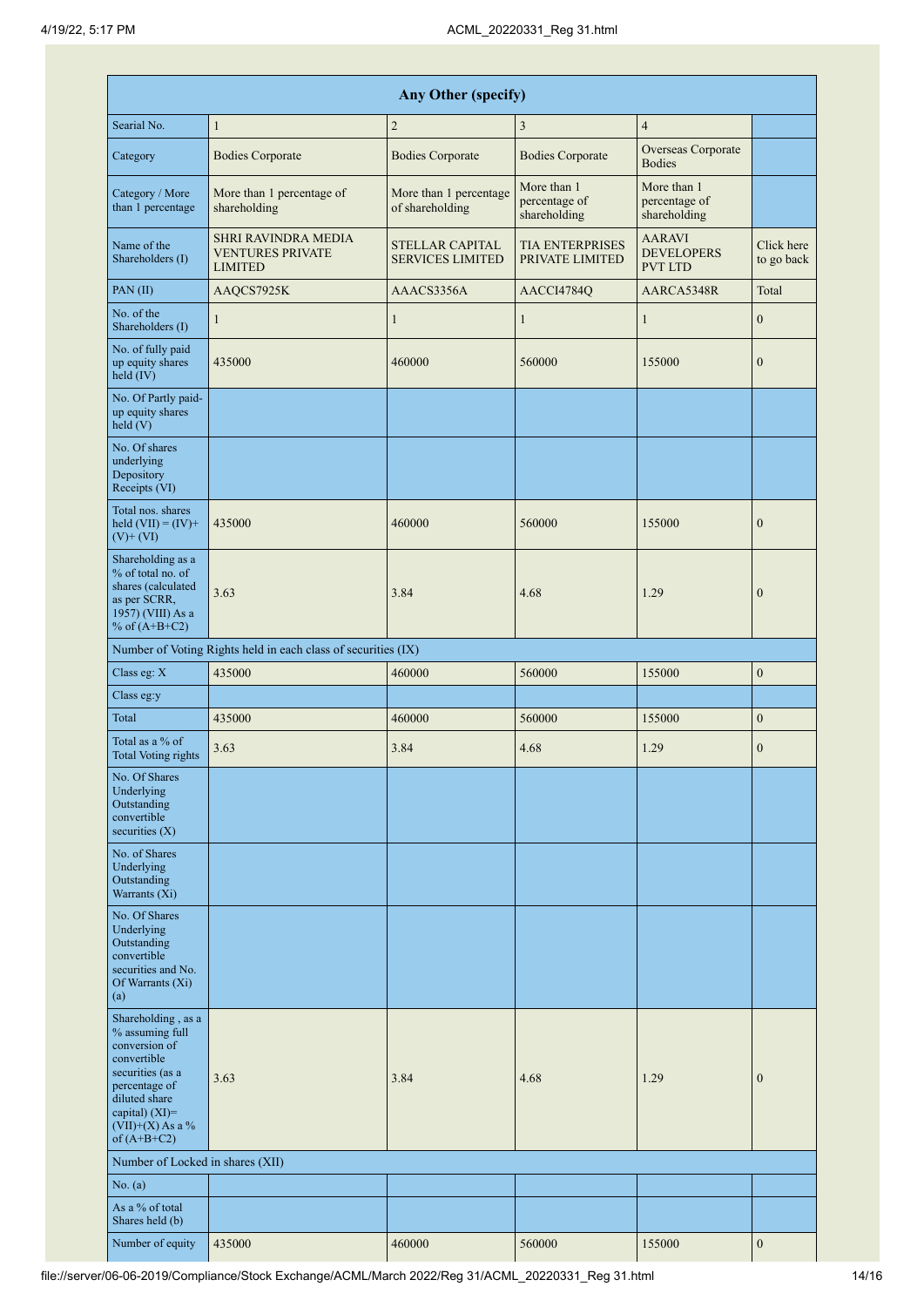| shares held in<br>dematerialized<br>form $(XIV)$ |  |  |  |  |  |
|--------------------------------------------------|--|--|--|--|--|
| Reason for not providing PAN                     |  |  |  |  |  |
| Reason for not<br>providing PAN                  |  |  |  |  |  |